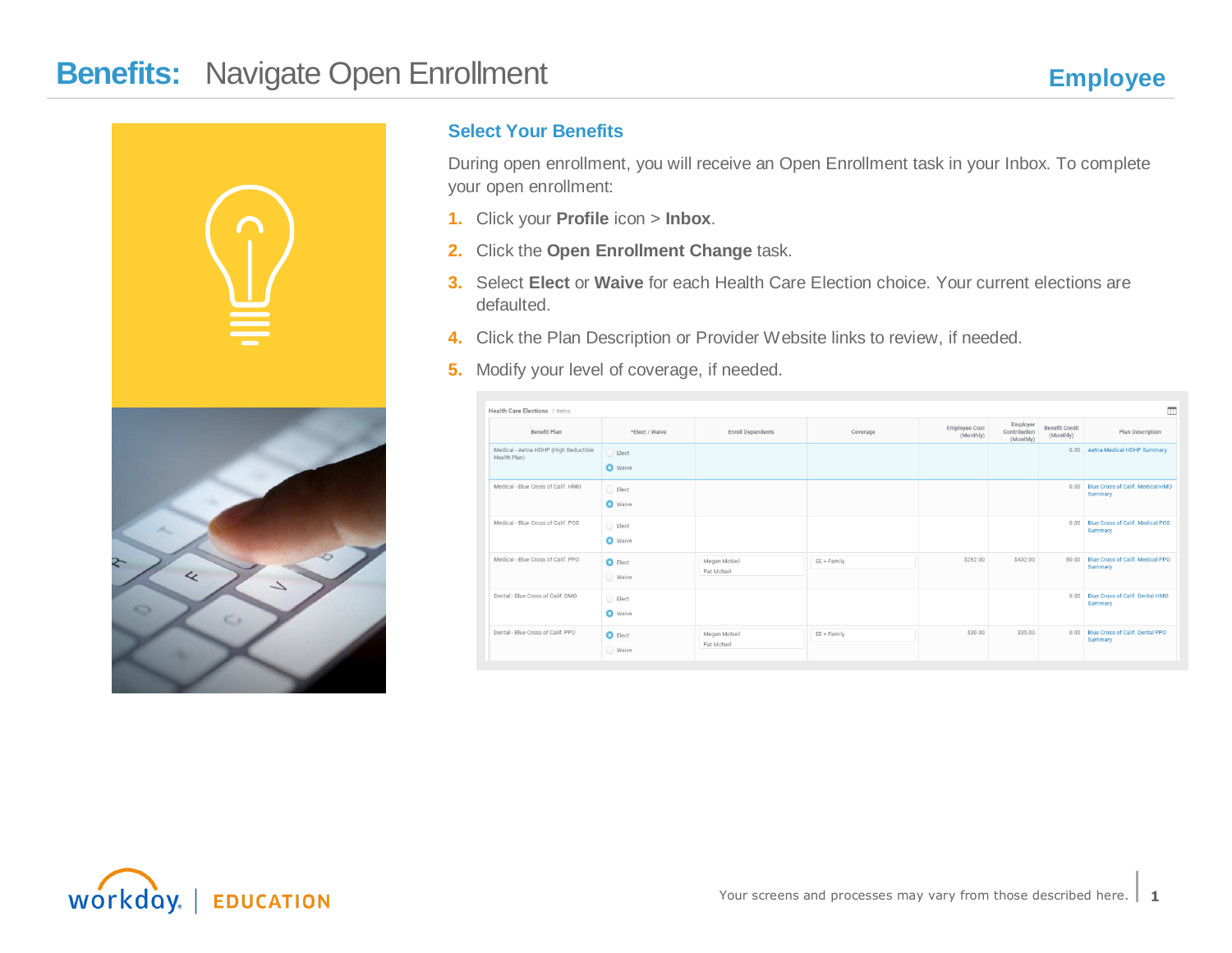

People, not applica make businesses s belief drives Work to help customers the most out of ou We're dedicated to great resources, to

### **Add Dependents**

If you elect or modify a benefit plan, you can also add dependents.

From the Change Benefits for Open Enrollment – Health Care Elections table:

- **1.** Click the **prompt** icon  $\equiv$  in the desired field in Coverage column.
- **2.** Select a health care Coverage target.
- **3.** Click the **prompt** icon in the Enroll Dependents column.
- **4.** Select **Existing Dependents** to add an existing dependent or **Add My Dependent from Enrollment** to add a new dependent. Complete all required information.

| Health Care Elections 7 items                         |                                    | <b>Existing Dependents</b><br>$\rightarrow$   |                                                                                                          |  |  |
|-------------------------------------------------------|------------------------------------|-----------------------------------------------|----------------------------------------------------------------------------------------------------------|--|--|
| Benefit Plan                                          | *Elect / Waive                     | Add My Dependent<br>From Enrollment           | Coverage                                                                                                 |  |  |
| Medical - Aetna HDHP (High Deductible<br>Health Plan) | $\bigcirc$ Elect<br><b>O</b> Waive |                                               |                                                                                                          |  |  |
| Medical - Blue Cross of Calif. HMO                    | $\bigcirc$ Elect<br><b>O</b> Waive |                                               |                                                                                                          |  |  |
| Medical - Blue Cross of Calif. POS                    | $\bigcirc$ Elect<br><b>O</b> Waive |                                               |                                                                                                          |  |  |
| Medical - Blue Cross of Calif. PPO                    | $\bullet$ Elect<br>◯ Waive         | 注<br>search<br>X Megan McNeil<br>X Pat McNeil | $\overline{\phantom{a}}$<br>$\times$ EE + Family<br>$\overline{\phantom{a}}$<br>$\overline{\phantom{a}}$ |  |  |



Note: If derived coverage is configured on the medical plan, Workday selects a coverage target automatically based on who the employee covers.

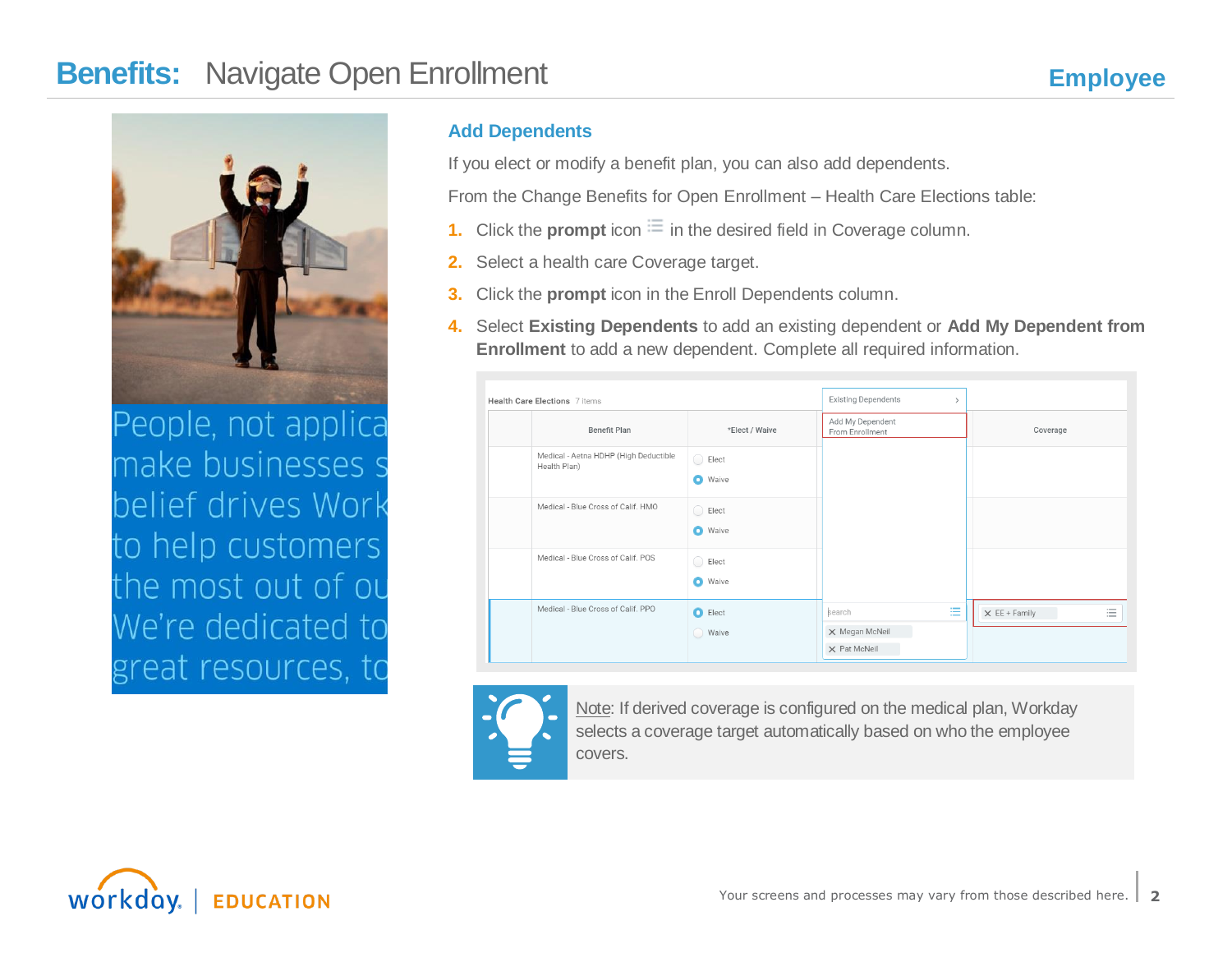#### **Modify Dependents**

From the Change Benefits for Open Enrollment – Health Care Elections table:

- **1.** Click the **prompt** icon  $\equiv$  in the Enroll Dependent field.
- **2.** Select **Existing Dependents**.
- **3.** Select the dependent you want to add to the plan.
- **4.** Click the **X** next to a dependent's name to remove them from the plan.
- **5.** Click **Continue**.

### **Add the Health Savings Election**

The next step displays the Health Savings Election information. Depending on your elections from the previous screen, you may or may not be eligible for this plan.

From the Change Benefits for Open Enrollment – Health Savings Account Plan Dependencies section:

- **1.** Click the **Arrow** to expand the section. The Cross Plan Dependency details display.
- **2.** Select **Elect** or **Waive** for the Health Savings election.

| 2 items                                                                                                                            |                                                                                                       |                         |                                                                                                                                                                        |                                                        |  |  |  |  |  |
|------------------------------------------------------------------------------------------------------------------------------------|-------------------------------------------------------------------------------------------------------|-------------------------|------------------------------------------------------------------------------------------------------------------------------------------------------------------------|--------------------------------------------------------|--|--|--|--|--|
| <b>Cross Plan Dependency</b>                                                                                                       |                                                                                                       |                         |                                                                                                                                                                        |                                                        |  |  |  |  |  |
| Medical - Aetna HDHP (High Deductible Health Plan) --- is (are) prerequisite(s) for --- Health Savings Account - OptumHealth Bank. |                                                                                                       |                         |                                                                                                                                                                        |                                                        |  |  |  |  |  |
|                                                                                                                                    | plan. They are mutually exclusive.                                                                    |                         | Primary plan(s) include Healthcare FSA - SHPS and Secondary plan(s) include Health Savings Account - OptumHealth Bank. You cannot elect a primary plan and a secondary |                                                        |  |  |  |  |  |
|                                                                                                                                    |                                                                                                       |                         |                                                                                                                                                                        |                                                        |  |  |  |  |  |
|                                                                                                                                    | Health Savings Election 1 items                                                                       |                         |                                                                                                                                                                        |                                                        |  |  |  |  |  |
|                                                                                                                                    | <b>Benefit Plan</b><br>*Elect / Waive<br>Contribution Range (Annual)<br><b>Supporting Information</b> |                         |                                                                                                                                                                        |                                                        |  |  |  |  |  |
|                                                                                                                                    |                                                                                                       |                         |                                                                                                                                                                        |                                                        |  |  |  |  |  |
|                                                                                                                                    | Health Savings Account - OptumHealth<br>Bank                                                          | Elect<br><b>O</b> Waive | Your number of remaining payroll<br>deductions for the year<br>5                                                                                                       | Provider Website<br><b>OptumHealth Bank</b>            |  |  |  |  |  |
|                                                                                                                                    |                                                                                                       |                         | How much do you want to contribute<br>for the total year?<br>0.00                                                                                                      | <b>Plan Description</b><br><b>OptumHealth Bank HSA</b> |  |  |  |  |  |

- **3.** Enter the amount you want to contribute.
- **4.** Click the **Go Back** button to modify your original elections, if needed.
- **5.** Click **Continue**.

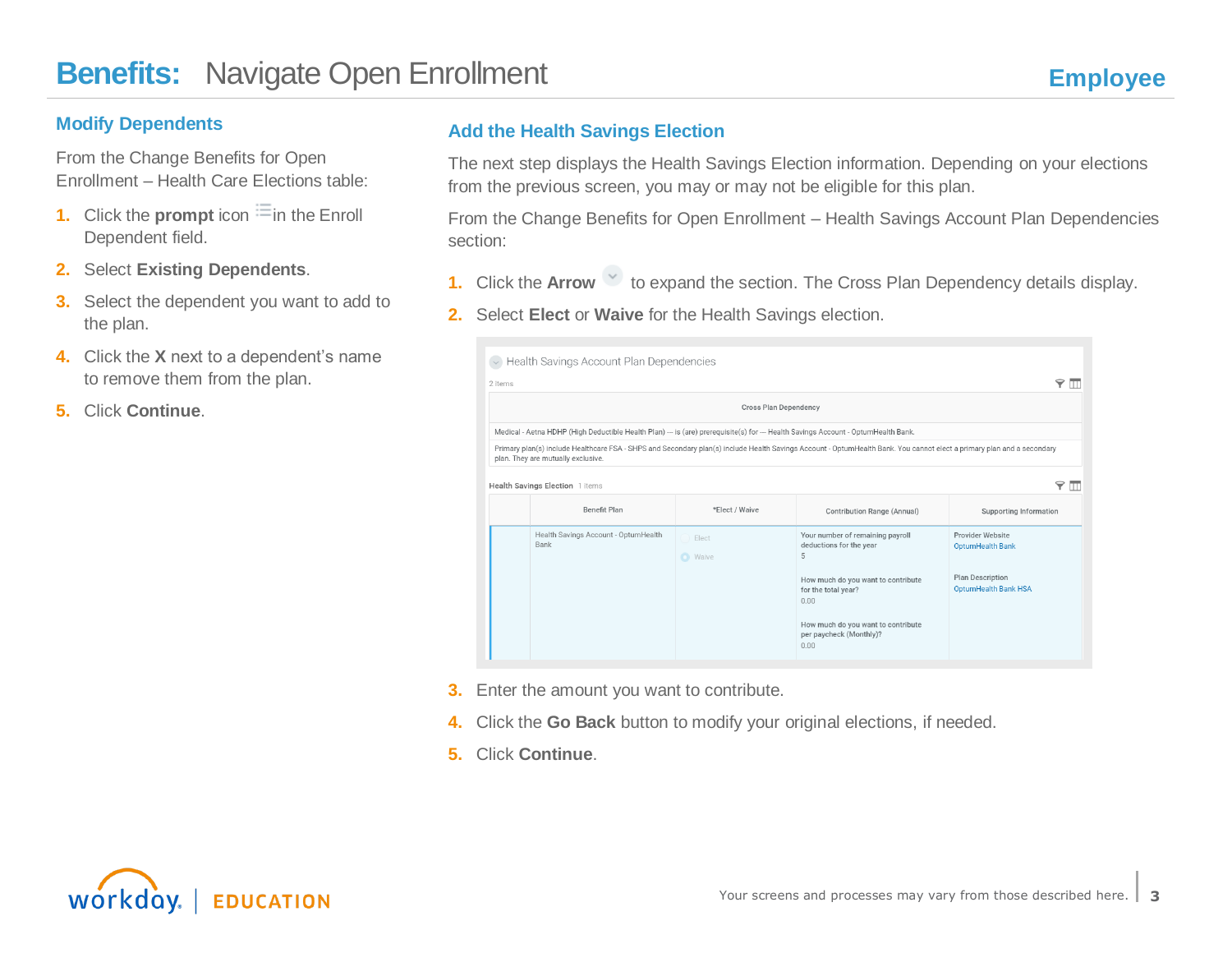



### **Add Group Life Insurance**

Depending on your organization's policy and local, state, and federal laws, you may be required to complete a physical examination in order to qualify for life insurance during open enrollment. Ask your HR or Benefits Representative for additional information.

From the Change Benefits for Open Enrollment – Insurance Plan Dependencies and Coverage Limitations section:

- **1.** Click the Arrow  $\vee$  to expand the Insurance Plan Dependencies and Coverage Limitations section.
- **2.** Select **Elect** or **Waive** for each insurance election and modify your Coverage Levels, as needed.
- **3.** Click **Continue**.

| <b>Insurance Elections 6 items</b>                               |                                       |                |                          |                        |                            |                                       |                                    |                                      |
|------------------------------------------------------------------|---------------------------------------|----------------|--------------------------|------------------------|----------------------------|---------------------------------------|------------------------------------|--------------------------------------|
| Benefit Plan                                                     | $\bullet$<br>Elect/<br>Waive          | Coverage Level | <b>Covers Dependents</b> | Calculated<br>Coverage | Employee Cost<br>(Monthly) | Employer<br>Contribution<br>(Monthly) | <b>Benefit Credit</b><br>(Monthly) | <b>Plan Description</b>              |
| Basic Group Life -<br>Liberty Mutual<br>(Employee)               | Elect<br>Waive                        | \$75,000       |                          | \$75,000.00            |                            | \$33.00                               | 0.00                               | Liberty Life Insurance<br>Summary    |
| Voluntary<br>Supplemental Life -<br>Liberty Mutual<br>(Employee) | $\bigcirc$ Elect<br><b>O</b> Waive    |                |                          |                        |                            |                                       | 0.00                               | Liberty Life Insurance<br>Summary    |
| Spouse Life - Liberty<br>Mutual (Spouse)                         | $\bigcirc$<br>Elect<br><b>O</b> Waive |                |                          |                        |                            |                                       | 0.00                               | Liberty Life Insurance<br>Summary    |
| Short Term Disability -<br>Liberty Mutual<br>(Employee)          | $\bigcirc$ Elect<br>◯ Waive           | 75% of Salary  |                          | \$52,166.04            |                            | \$8.50                                | 0.00                               | <b>Liberty Disability</b><br>Summary |
| Long Term Disability -<br>Liberty Mutual<br>Enhanced (Employee)  | $\bullet$ Elect<br>◯ Waive            | 60% of Salary  |                          | \$41,732.83            |                            | \$7.40                                | 0.00                               | Liberty Life Insurance<br>Summary    |
| Voluntary AD&D -<br>Liberty Mutual<br>(Employee)                 | Elect<br>Waive                        |                |                          |                        |                            |                                       | 0.00                               | Liberty Life Insurance<br>Summary    |
|                                                                  |                                       |                |                          |                        | 0.00                       | 48.90                                 | 0.00                               |                                      |

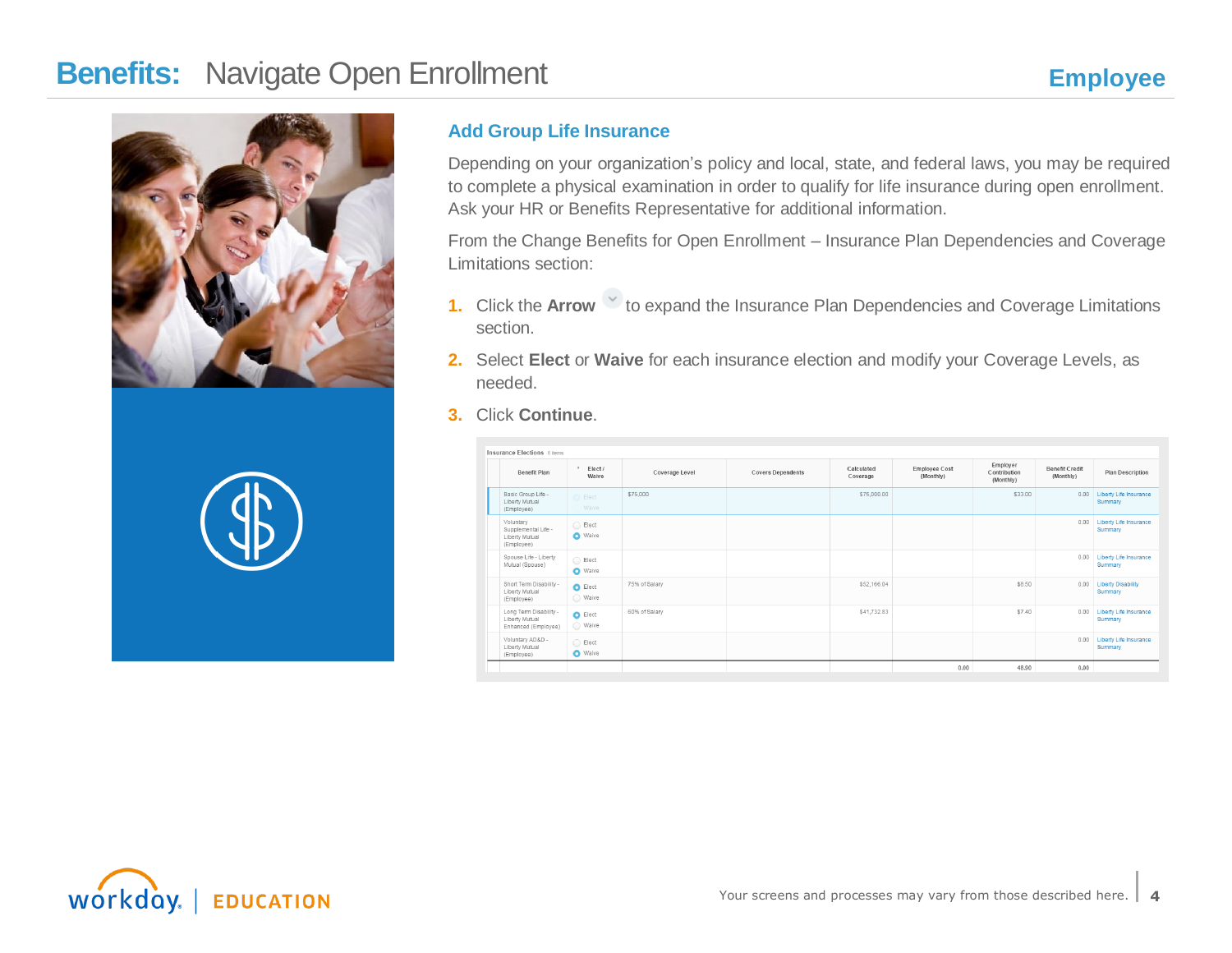

#### **Designate Life Insurance Beneficiaries**

If your life insurance plan requires beneficiaries, the Requires Beneficiaries checkbox will be marked. This means that you must designate one or more beneficiaries for each plan.

From the Change Benefits for Open Enrollment – Beneficiary Designations section:

- **1.** Click the **Add Row** icon  $\oplus$  to add a beneficiary.
- **2.** Click the **prompt** icon  $\equiv$  in the Beneficiary field to select from a list of existing beneficiaries. Or, select **Create** to add a new beneficiary. To remove a beneficiary, click the **Remove Row** icon  $\Theta$  next to that beneficiary.
- **3.** Enter the percentage of benefits for each beneficiary in the Primary Percentage / Contingent Percentage column. Your primary beneficiary and contingent beneficiaries must add up to 100%.
- **4.** Click **Continue**.

| Beneficiary Designations 1 items             |                       |          |               |                                                 |                                                    |  |  |  |
|----------------------------------------------|-----------------------|----------|---------------|-------------------------------------------------|----------------------------------------------------|--|--|--|
| Benefit Plan                                 | Provider Website      | Requires | Beneficiaries |                                                 |                                                    |  |  |  |
|                                              |                       |          |               | *Beneficiary                                    | *Primary Percentage / Contingent Percentage        |  |  |  |
| Basic Group Life - Liberty Mutual (Employee) | <b>Liberty Mutual</b> | - 11     | $\bigoplus$   |                                                 |                                                    |  |  |  |
|                                              |                       |          | $\odot$       | $\sim$<br>X A Casias Personal Trust<br>$\equiv$ | Primary Percentage<br>100<br>Contingent Percentage |  |  |  |

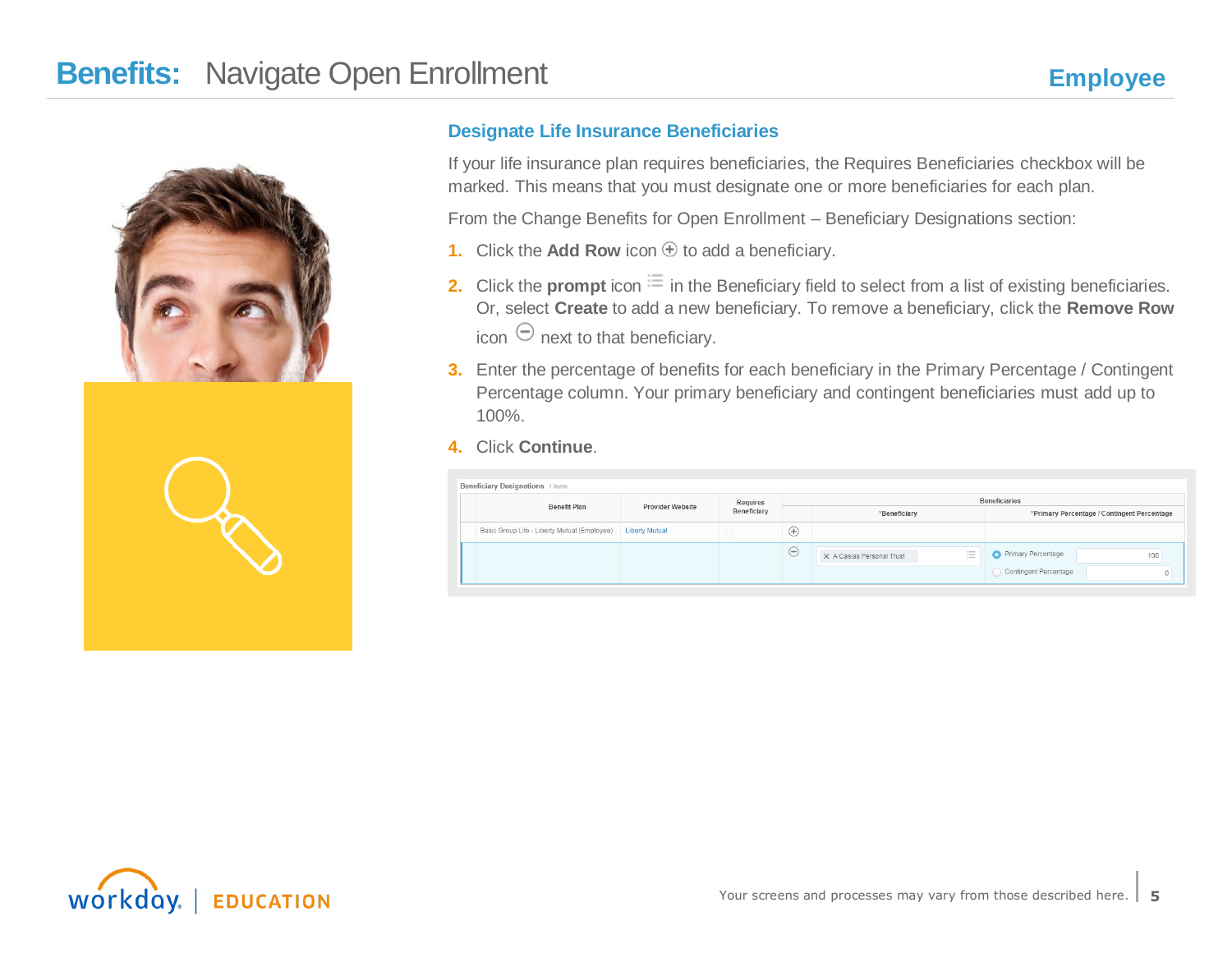



### **Add Additional Benefits**

The additional benefits section is where you can elect such options as employee assistance or legal assistance insurance.

From the Change Benefits for Open Enrollment – Additional Benefits Elections section:

- **1.** Review your elections for accuracy. Notice your monthly cost in the upper-right corner.
- **2.** Scroll down and confirm that your coverage information is accurate.
- **3.** Click **Continue**.

|                                   | v <sup>a</sup><br>Change Benefits for Open Enrollment Open Enrollment for Amelia Casias - Step 6 of 7 $\overline{}$ |                                          |          |                     |                                       |                            |                                       |                                    |                                           |                                |
|-----------------------------------|---------------------------------------------------------------------------------------------------------------------|------------------------------------------|----------|---------------------|---------------------------------------|----------------------------|---------------------------------------|------------------------------------|-------------------------------------------|--------------------------------|
| Event Date                        | 08/28/2015                                                                                                          |                                          |          |                     |                                       |                            | Total Cost                            | <b>Total Credits</b>               |                                           | Total Employee Net Cost/Credit |
| Initiated On                      | 08/21/2015                                                                                                          |                                          |          |                     |                                       |                            | \$254.00 Monthly Cost                 | \$47.50 Monthly Credit             |                                           | \$206.50 Monthly Cost          |
| 08/28/2015<br>Submit Elections By |                                                                                                                     |                                          |          |                     |                                       |                            |                                       |                                    |                                           |                                |
|                                   |                                                                                                                     | 5 minute(s) ago - Effective 08/28/2015   |          |                     |                                       |                            |                                       |                                    |                                           |                                |
|                                   | Additional Benefits Elections 2 items                                                                               |                                          |          |                     |                                       |                            |                                       |                                    |                                           |                                |
|                                   | <b>Benefit Plan</b>                                                                                                 | $\ddot{\phantom{1}}$<br>Elect /<br>Waive | Coverage | Amount<br>(Monthly) | Percent                               | Employee Cost<br>(Monthly) | Employer<br>Contribution<br>(Monthly) | <b>Benefit Credit</b><br>(Monthly) | <b>Plan Description</b>                   | Provider<br>Website            |
| Mutual                            | Employee Assistance<br>Program - Liberty<br>MyLibertyAssist®                                                        | Elect<br>Waive                           |          | 0.00                | $\begin{array}{c} 0 \\ 0 \end{array}$ |                            |                                       |                                    | <b>Liberty Mutual</b><br>MyLibertyAssist® | <b>Liberty Mutual</b>          |
| ARAG                              | Legal Assistance -<br>UltimateAdvisor®                                                                              | $\bigcirc$ Elect<br><b>O</b> Waive       |          | 0.00                | $\begin{array}{c} 0 \\ 0 \end{array}$ |                            |                                       |                                    | <b>ARAG</b><br>UltimateAdvisor®           | ARAG                           |
|                                   |                                                                                                                     |                                          |          |                     |                                       | 0.00                       | 0.00                                  | 0.00                               |                                           |                                |
|                                   |                                                                                                                     |                                          |          |                     |                                       |                            |                                       |                                    |                                           |                                |